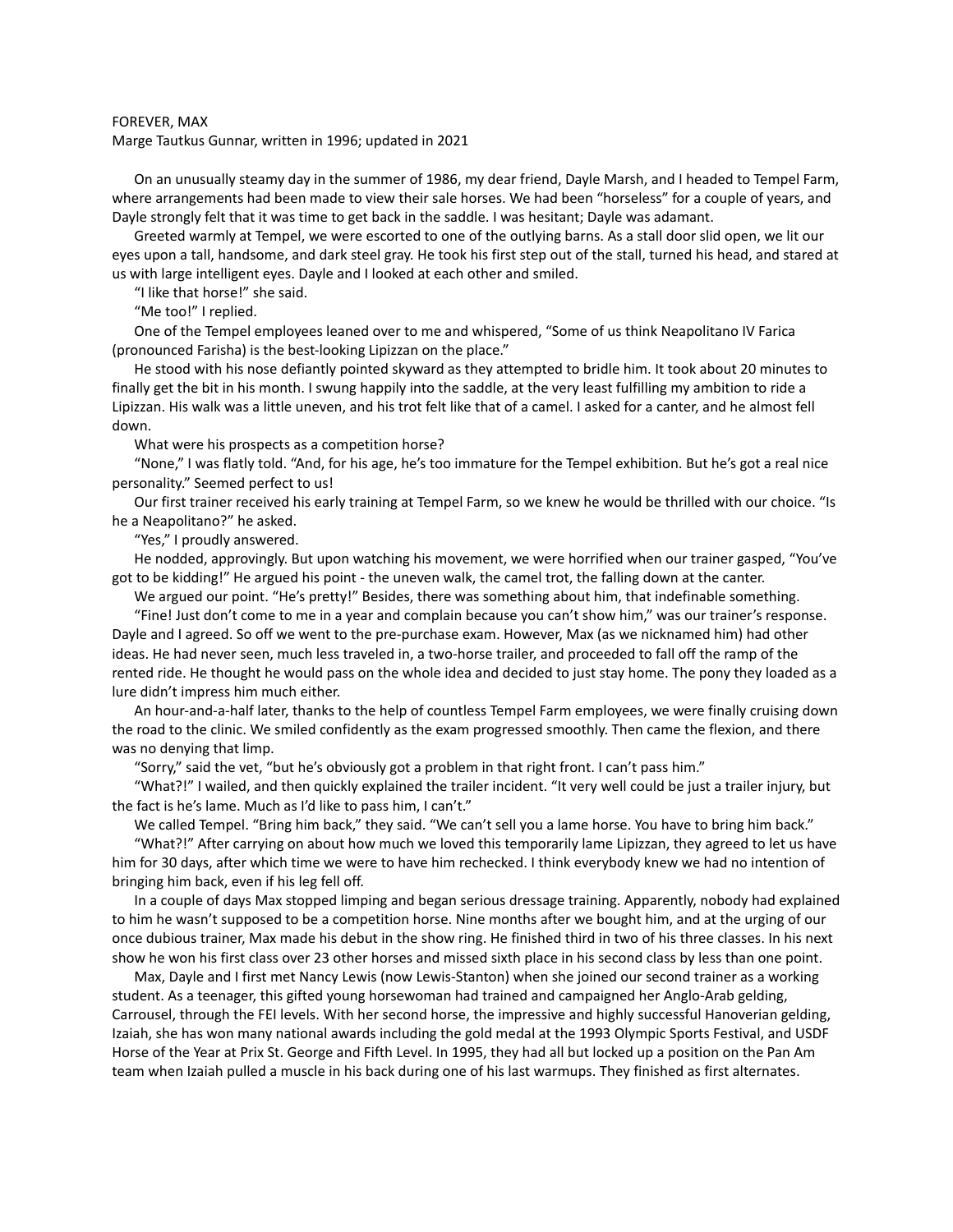From the start, Nancy loved Max and her confidence in him was unshakable. Max virtually blossomed under her guidance. Here, at last, was the combination we had been looking for. So, when Nancy decided to begin her career as a professional trainer, Dayle and I confidently put Max in her charge.

In 1991, their first full show season together, Max and Nancy came out strong. Although Max was not fully confirmed at third level, they won many of their classes and ribboned in most of the rest. They won The Tempel Lipizzans' Perpetual Trophy, and Max was Reserve Champion USLR/USDF All-Breed Award winner. Not bad for a horse with no competition potential!

The next year they were even more successful. Max was now confirmed at third level and he and Nancy garnered many more wins, including several reserve championships. They qualified for the Regional Finals, and once again Max won a Reserve Champion AllBreed Award. In addition, Max helped Nancy's sister, Sharon, complete her scores for the USDF Bronze Medal. At the end of the season, Nancy debuted Max at fourth level. It was at the Finals, however, that we noticed something terribly wrong. Max's lateral work had always been beautiful to watch. He would glide effortlessly across the arena with swan-like grace. So it was with horror that we watched him stagger painfully through half pass to the left.

Max was diagnosed with a severely injured stifle, so weak that he almost fell over when the vet leaned his own weight against him. True to the stoic nature of his breed, however, Max had refused to show any pain. We had no indication before or during the show season of what was undoubtedly a deteriorating situation. No prediction could be made about his recovery. Weeks gave way to months of treatment, with no improvement.

Reluctantly, Nancy left with Izaiah for the Florida winter show circuit. I drove to the barn every night to nurse Max. As is often the case, one injury was compounded by others. Time after time, the vet's visits resulted in bad news and bitter disappointment. No improvement, none. Max was frequently confined to his stall and only allowed hand walking. He took everything with his characteristic good nature. But the months without work and weeks of stall confinement were taking their toll on his body.

The powerful muscles atrophied. Bone protruded everywhere. The vet suggested an excellent chiropractor to assist in Max's care. A new blacksmith was added. Nancy called frequently. We were sure now that his show career was over.

Max was all we cared about. But thin glimmers of hope continued to give way to larger setbacks. Nancy came home in March and was shocked by Max's physical appearance. By this time, we had, however, made slight progress. After three internal blisters, the stifle seemed stronger, and I had begun riding him lightly. Lovingly, Nancy took over the big stallion's rehabilitation. Walk, trot, minimal canter, and lots of stretching - no circles, no lateral work. Max began to make steady improvement. Muscle began to cover bone, strength began to increase, and Max began growing increasingly bored with his light workouts. Still, Nancy insisted on sticking to the basics. It was late spring when the vet decided it was time for the first real test. "Half pass to the left, Nancy," he instructed. I held my breath, but there it was. That wonderful glide, a little stiff but there it was! Nancy beamed. I cried. We all knew, however, that it was much too soon to celebrate. One time across the arena did not assure that the stifle would hold when repeatedly tested.

Nancy refused to be aggressive with Max's training, opting instead to continue the strengthening exercises. There were still no thoughts that Max could return to the show ring.

Things seemed finally to be going well that late summer in 1993, when disaster struck us again. During what was supposed to be a routine surgery, I was diagnosed with Stage II ovarian cancer. The pathology showed the cell-type to be very aggressive. From surgery, I immediately entered chemotherapy. As Max grew progressively stronger, I grew weaker from chemo. Since I was unable to drive, my sister decided one day to take me to see Max. As I entered his stall, he looked at me with big soft eyes that seemed to question, "Where have you been?"

Tears slid down my cheeks as I wrapped my arms around him and buried my face in his mane. Max wrapped his neck around me and squeezed. Kindred spirits! Nancy called me often, cheering me with reports of his continuing progress.

In January 1994, Nancy took Max to Florida to continue his training, and I finished my last course of chemotherapy. For me, as it was for Max, the road back was difficult and frustrating. The chemo which saved my life also destroyed the nerves in all four limbs. I couldn't hold anything in my hands, and I had lost my sense of balance. But by summer, some feeling had returned, and I was feeling a bit stronger.

Nancy decided it was time for me to ride again. I could barely feel the reins in my hands or my feet in the stirrups. My lack of balance caused me to flop around in the saddle like a rag doll. Sensing something was wrong,